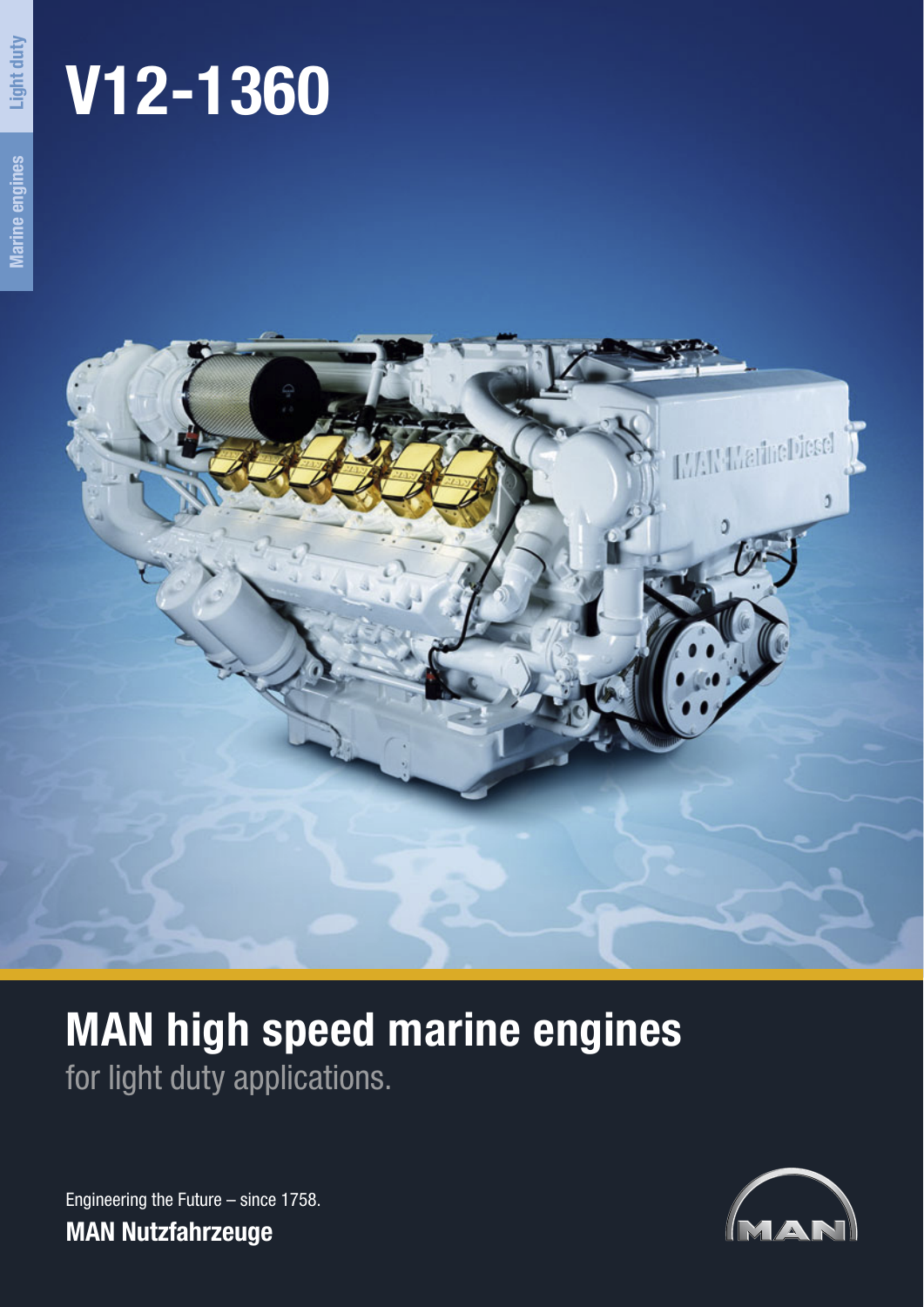## **Full speed ahead.**

**A whole fleet of MAN marine diesel engines is waiting for this command. The powerful common rail diesel engines from 730 mhp to 1,800 mhp impress with their extraordinary dynamics, their extreme running smoothness, economy and their trend-setting environmental friendliness. The finest from modern technology.**

### **Engine description V12-1360.**

#### **Characteristics**

| Cylinders and arrangement | 12 cylinders in 90° V design                                             |
|---------------------------|--------------------------------------------------------------------------|
| Operation mode            | 4-stroke diesel engine                                                   |
|                           | watercooled                                                              |
|                           | exhaust turbocharger                                                     |
|                           | with intercooler                                                         |
| Number of valves          | 4 valves per cylinder                                                    |
| Fuel system               | Common Rail direct fuel injection with electronic control                |
| Engine lubrication        | Closed system with forced feeding, oil cooling and filtering             |
| Type of cooling           | Heat exchanger with engine and seawater circuit                          |
| Engine electric           | Electronic injection control (EDC)                                       |
|                           | Electronic engine monitoring including diagnostic unit                   |
| Exhaust gas status        | IMO Tier2, EPA Tier 2 for private use only. Commercial use upon request. |
|                           | SAV, RCD 94/25/EC                                                        |
| Fuel                      | <b>DIN EN 590</b>                                                        |

 $\overline{x}$ 

| <b>Dimensions</b>                                             |    | V <sub>12</sub> -1360 |
|---------------------------------------------------------------|----|-----------------------|
| A-Overall width of engine                                     | mm | 1.230                 |
| B-Overall length of engine                                    | mm | 1.768                 |
| C-Overall height of engine                                    | mm | 1.185                 |
| D-Top of engine to crankshaft centre                          | mm | 730                   |
| E-Length of engine from front end to edge of flywheel housing | mm | .492                  |

For detailed examinations of installation dimensions, please order drawings from our factory.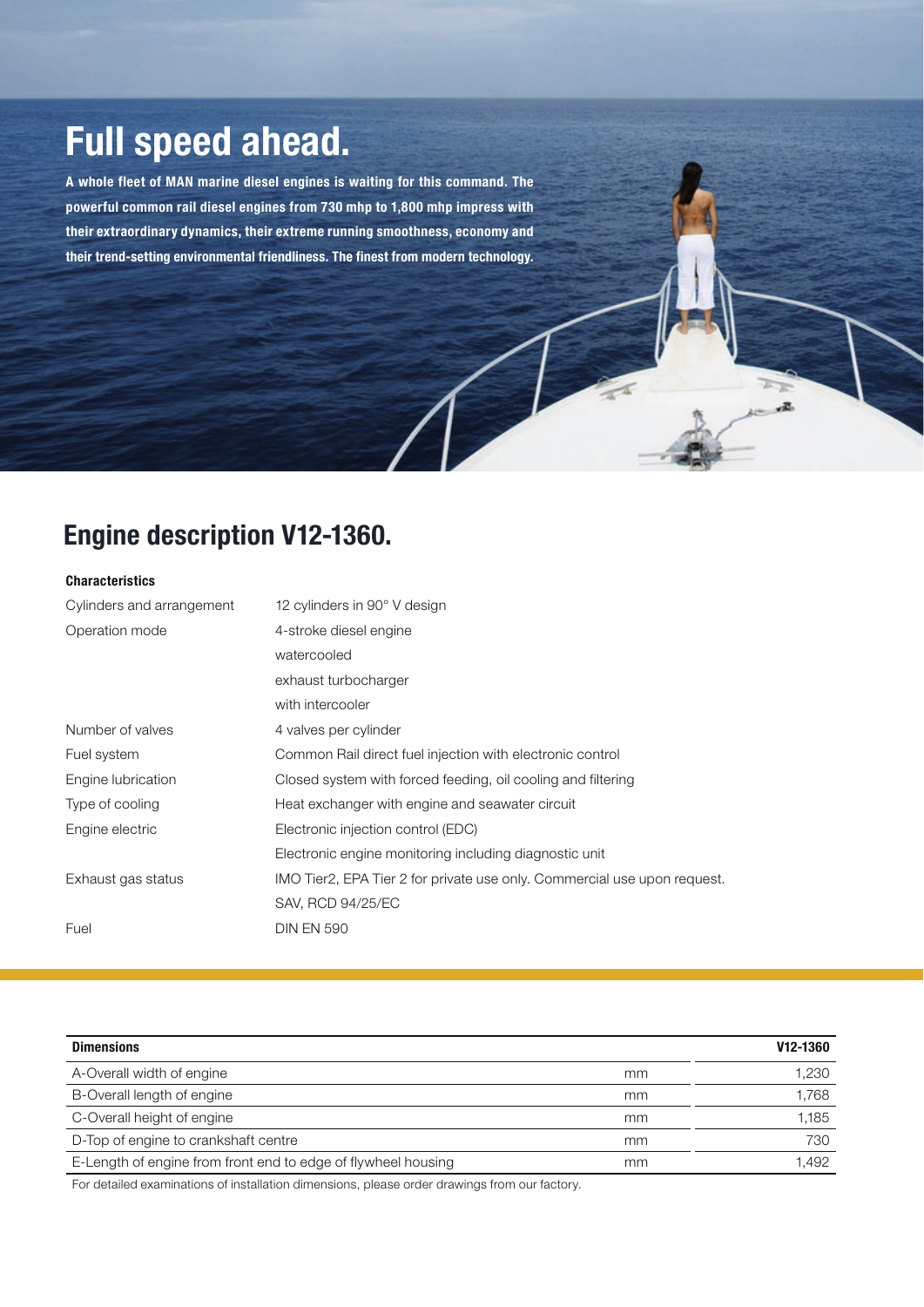#### **MAN engines have outstanding qualities**

- High tractive power even at low speeds
- Powerful acceleration and rapid reaction to commands
- High performance combined with low weight
- Compact, space-saving design
- Large operation range owing to low consumption
- Low running costs and long service life
- Low emission values
- World-wide service network with rapid supply of spare parts

#### **Technical data**

| <b>Type of engine</b>                                              |            | V <sub>12</sub> -1360 |
|--------------------------------------------------------------------|------------|-----------------------|
| Displacement                                                       |            | 21.93                 |
| Maximum output to DIN ISO 3046-11                                  | $kW$ (mhp) | 1,000 (1,360)         |
| Rated speed                                                        | rpm        | 2,300                 |
| Maximum torque                                                     | Nm         | 4,700                 |
| at speed                                                           | rpm        | $1,400 - 1,800$       |
| Weight (dry)                                                       | kg         | 1,965                 |
| Fuel consumption at rated power                                    | 1/h        | 264                   |
| <sup>1</sup> The ratings are only for operation of private yachts. |            |                       |

#### Definition of light duty operation

| Annual operating hours          |
|---------------------------------|
| Percentage of time at full load |
| Average load application        |
| Particular operation conditions |

 $< 1,000$  $\leq 20\%$  $\leq 50\%$ no wide-open throttle below rated speed

#### Typical applications

Escort boats and patrol boats Ambulance boats Pleasure crafts Police boats